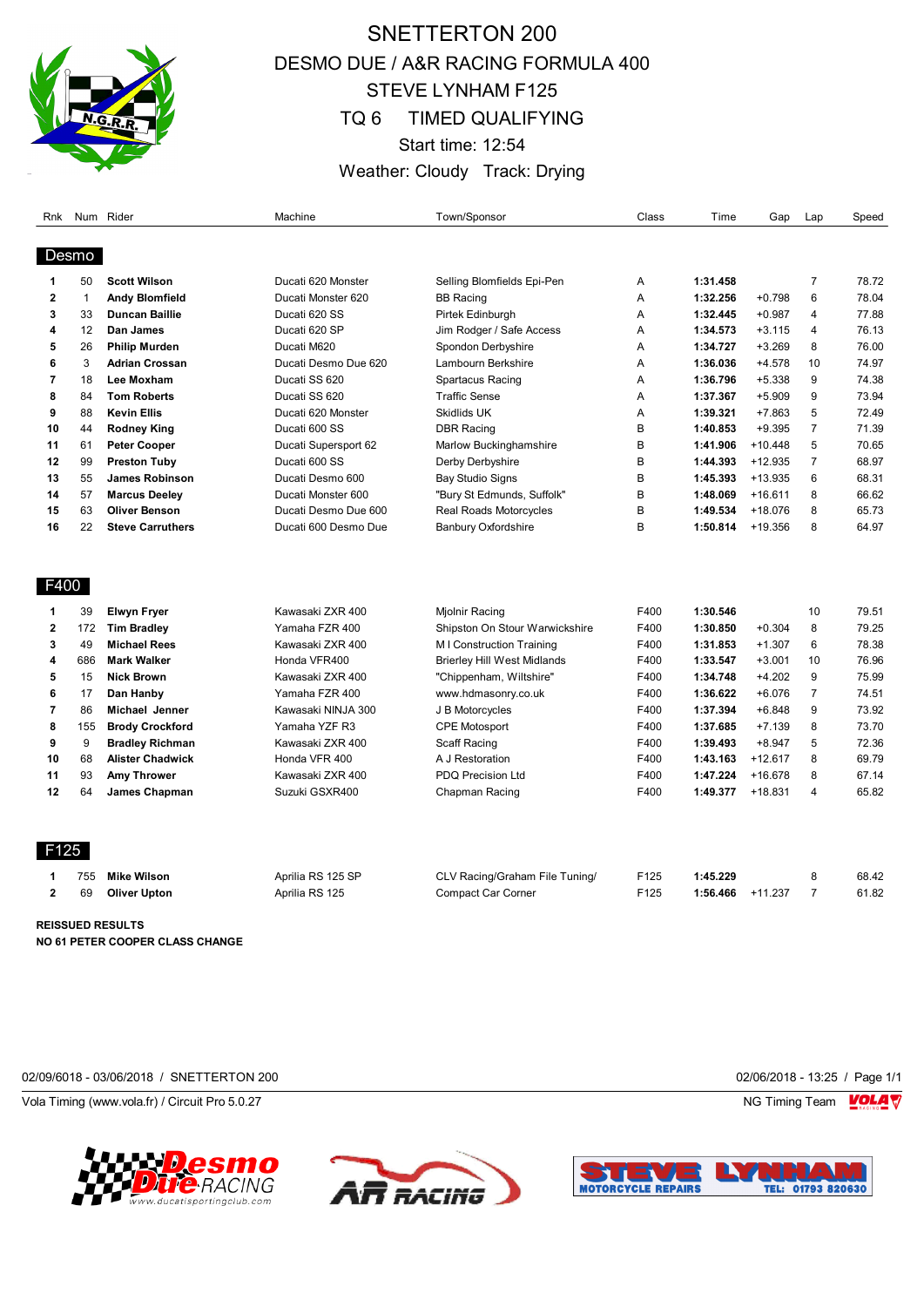

 Adrian Crossan **START** 

 **1:38.711 1:37.149 1:36.438** 1:36.458 **1:36.036** 1:37.853 1:38.483 1:37.787 1:37.072

 Alister Chadwick **START** 

> **1:48.011 1:45.903 1:45.034 1:44.457 1:43.163** 1:43.417 1:44.538

Amy Thrower

**START** 

 **1:50.563 1:48.907** 1:50.781 **1:47.224** 1:49.221 1:49.563 1:48.023

## SNETTERTON 200 DESMO DUE / A&R RACING FORMULA 400 STEVE LYNHAM F125 TQ 6 TIMED QUALIFYING LAP TIMES

| Lap | Time     |
|-----|----------|
|     |          |
| 2   | 1:38.109 |
| 3   | 1:34.163 |
| 4   | 1:33.068 |
| 5   | 1:32.256 |
| հ   | 1:32.388 |

 Bradley Richman START

> **1:40.957 1:39.671** 1:39.831 **1:39.493**

| Lap | Time     |
|-----|----------|
| 1   |          |
| 2   | 1:35.655 |
| 3   | 1:36.151 |
|     | 1:34.573 |

| Duncan Baillie |   |
|----------------|---|
| <b>START</b>   |   |
|                | 1 |
| 1:34.399       | 2 |
| 1:33.154       | 3 |
| 1:32.445       |   |
|                |   |

| Elwyn Fryer  |          |  |  |
|--------------|----------|--|--|
| <b>START</b> |          |  |  |
| 1            |          |  |  |
| 2            | 1:34.299 |  |  |
| 3            | 1:33.698 |  |  |
| 4            | 1:32.646 |  |  |
| 5            | 1:33 444 |  |  |
| 6            | 1:33.222 |  |  |
| 7            | 1:32.532 |  |  |
| 8            | 1:31.518 |  |  |
| 9            | 1:31.630 |  |  |
| 10           | 1:30.546 |  |  |

| James Chapman |              |  |
|---------------|--------------|--|
|               | <b>START</b> |  |
| 1             |              |  |
| 2             | 1:52.905     |  |
| 3             | 1:49.377     |  |
| 4             | 6:34.663     |  |
|               |              |  |

| <b>James Robinson</b> |          |  |
|-----------------------|----------|--|
| <b>START</b>          |          |  |
|                       |          |  |
| 2                     | 1:50.157 |  |
| ว                     | 1:49.043 |  |

| $\overline{1}$ |  |
|----------------|--|
|                |  |

 Andy Blomfield **START** 

## 02/09/6018 - 03/06/2018 / SNETTERTON 200 02/06/2018 - 13:12 / Page 1/3

Vola Timing (www.vola.fr) / Circuit Pro 5.0.27 NG Timing Team Motor NG Timing Team Motor NG Timing Team Motor







| <b>START</b> |          |  |
|--------------|----------|--|
| 1            |          |  |
| 2            | 1:44.983 |  |
| 3            | 1:42.693 |  |
| 4            | 3:52672  |  |
| 5            | 1:40.674 |  |
| 6            | 1:41.547 |  |
| 7            | 1:38.020 |  |
| 8            | 1:37.685 |  |
|              |          |  |

**Brody Crockford** 

| Dan Hanby    |          |  |
|--------------|----------|--|
| <b>START</b> |          |  |
| 1            |          |  |
| 2            | 1:42.125 |  |
| 3            | 1:38.832 |  |
| 4            | 1:38.223 |  |
| 5            | 1:36.622 |  |
| 6            | 1:36.660 |  |
| 7            | 1:37 905 |  |
|              |          |  |

| Dan James |  |
|-----------|--|
| START     |  |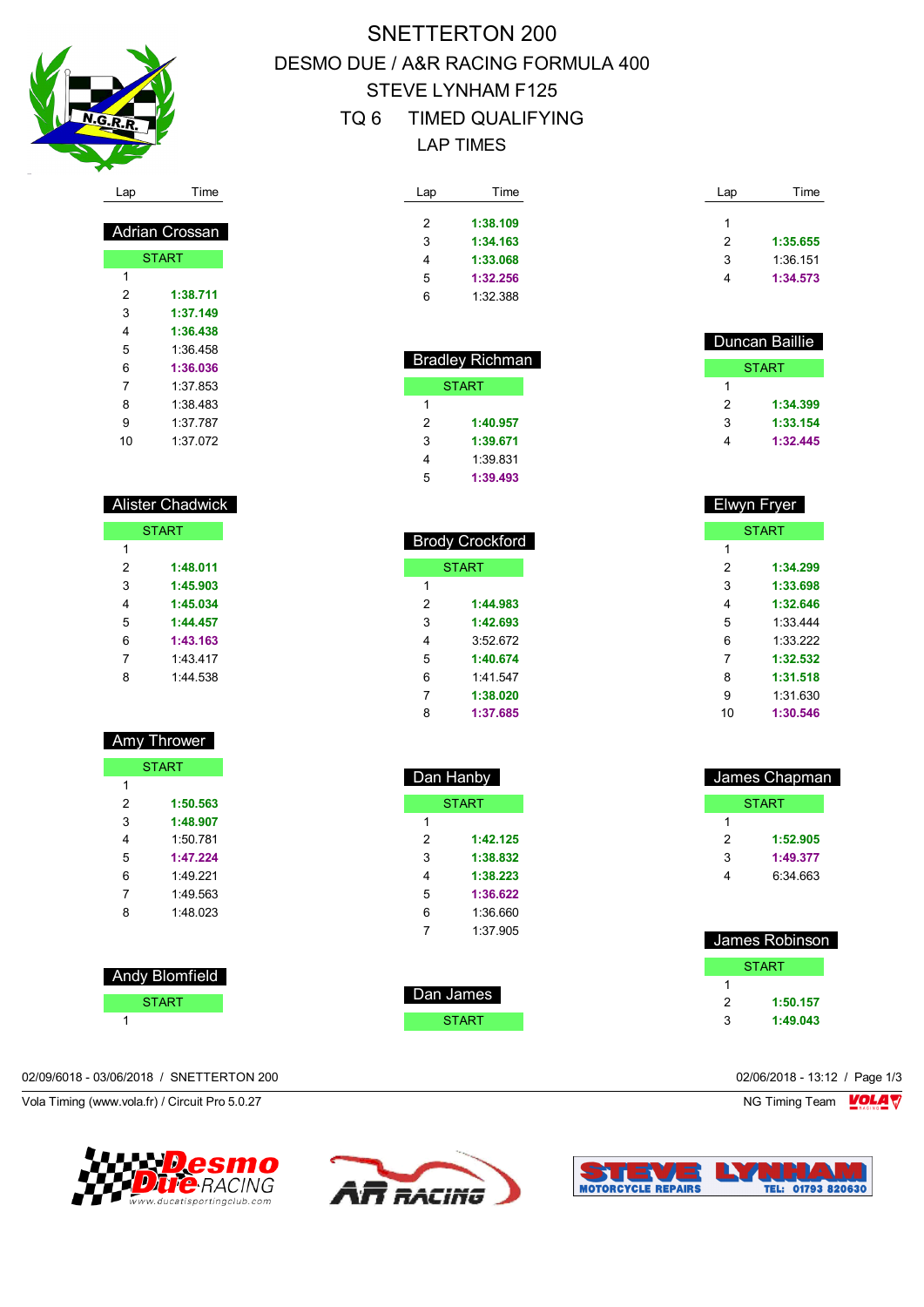SNETTERTON 200 DESMO DUE / A&R RACING FORMULA 400 STEVE LYNHAM F125 TQ 6 TIMED QUALIFYING LAP TIMES

| Lap | Time     |
|-----|----------|
| 4   | 1:47.755 |
| 5   | 1:45.393 |
| 6   | 1:45.595 |
|     |          |

| Kevin Ellis  |          |  |
|--------------|----------|--|
| <b>START</b> |          |  |
| 1            |          |  |
| 2            | 1:44.869 |  |
| 3            | 1:39.321 |  |
| 4            | 1:40.383 |  |
| 5            | 1:39.414 |  |

 $\overline{\phantom{a}}$ 

|              | Lee Moxham |  |
|--------------|------------|--|
| <b>START</b> |            |  |
| 1            |            |  |
| 2            | 1:46.289   |  |
| 3            | 1:39.229   |  |
| 4            | 1:38.952   |  |
| 5            | 1:39 188   |  |
| 6            | 1:37.732   |  |
| 7            | 1:37 835   |  |
| 8            | 1:39 981   |  |
| g            | 1:36.796   |  |

| Marcus Deeley |          |
|---------------|----------|
| <b>START</b>  |          |
| 1             |          |
| 2             | 1:56.241 |
| 3             | 1:52.021 |
| 4             | 1:51.509 |
| 5             | 1:52 882 |
| հ             | 1:51.216 |
| 7             | 1:48.069 |
| ጸ             | 1:49.205 |

| <b>Mark Walker</b> |          |  |
|--------------------|----------|--|
| <b>START</b>       |          |  |
| 1                  |          |  |
| 2                  | 1:37.956 |  |
| 3                  | 1.37999  |  |
| 4                  | 1:34.892 |  |
| 5                  | 1:34.296 |  |
| 6                  | 1:34.035 |  |
| 7                  | 1:33.547 |  |
| 8                  | 1:34.562 |  |
| 9                  | 1:37.439 |  |
| 10                 | 1:34 829 |  |
|                    |          |  |

| Lap | Time           |
|-----|----------------|
|     | Michael Jenner |
|     | <b>START</b>   |
| 1   |                |
| 2   | 1:39.015       |
| 3   | 1:38.382       |
| 4   | 1:38.389       |
| 5   | 1:37.394       |
| 6   | 1:38 411       |
| 7   | 1:37.976       |
| 8   | 1:39.136       |
| g   | 1:38 161       |

| <b>Michael Rees</b> |          |
|---------------------|----------|
| START               |          |
| 1                   |          |
| 2                   | 1:32.843 |
| 3                   | 1:34 182 |
| 4                   | 4:02.645 |
| 5                   | 1:33.125 |
| 6                   | 1:31.853 |
|                     |          |

| Mike Wilson  |          |  |
|--------------|----------|--|
| <b>START</b> |          |  |
| 1            |          |  |
| 2            | 1:54.458 |  |
| 3            | 1:48.495 |  |
| 4            | 1:45.229 |  |
| 5            | 1:45 481 |  |
| 6            | 2:01 626 |  |
| 7            | 1.47 175 |  |
| ጸ            | 1.46441  |  |
|              |          |  |

|               | Nick Brown   |  |  |
|---------------|--------------|--|--|
|               | <b>START</b> |  |  |
| 1             |              |  |  |
| 2             | 1:40.470     |  |  |
| 3             | 1:35.686     |  |  |
| 4             | 1:35.688     |  |  |
| 5             | 1:35 951     |  |  |
| 6             | 1:34.954     |  |  |
| 7             | 1:34.748     |  |  |
| 8             | 1:34 977     |  |  |
| 9             | 1:36.976     |  |  |
|               |              |  |  |
|               |              |  |  |
| Oliver Benson |              |  |  |
|               |              |  |  |

| <b>START</b> |          |
|--------------|----------|
| 1            |          |
| 2            | 1:55.570 |
| з            | 1:55.334 |
|              |          |

| Lap | Time     |
|-----|----------|
|     |          |
| 4   | 1:51.035 |
| 5   | 1:51.640 |
| 6   | 1:49.534 |
| 7   | 1:50.147 |
| ጸ   | 1:50.109 |
|     |          |

| Oliver Upton |          |
|--------------|----------|
| <b>START</b> |          |
| 1            |          |
| 2            | 1:58.525 |
| 3            | 1:56.466 |
| 4            | 1:58.156 |
| 5            | 2:01.576 |
| 6            | 1:57 476 |
|              | 1.59742  |

| Peter Cooper |          |
|--------------|----------|
| START        |          |
| 1            |          |
| 2            | 1:48.322 |
| 3            | 1:43.733 |
| 4            | 1:42.632 |
| 5            | 1:41.906 |

| <b>Philip Murden</b> |          |  |
|----------------------|----------|--|
| <b>START</b>         |          |  |
| 1                    |          |  |
| 2                    | 1:38.950 |  |
| 3                    | 1:37.525 |  |
| 4                    | 1:37.979 |  |
| 5                    | 1:36.562 |  |
| 6                    | 1:35.986 |  |
| 7                    | 1:37 519 |  |
| ጸ                    | 1:34.727 |  |
|                      |          |  |

| Preston Tuby<br><b>START</b> |          |
|------------------------------|----------|
|                              |          |
| 2                            | 1:51.419 |
| 3                            | 1:46.960 |
| 4                            | 1:46.251 |
| 5                            | 1:46.507 |
| 6                            | 1:44.436 |
| 7                            | 1:44.393 |
|                              |          |

| Rodney King  |
|--------------|
| <b>START</b> |
|              |

02/09/6018 - 03/06/2018 / SNETTERTON 200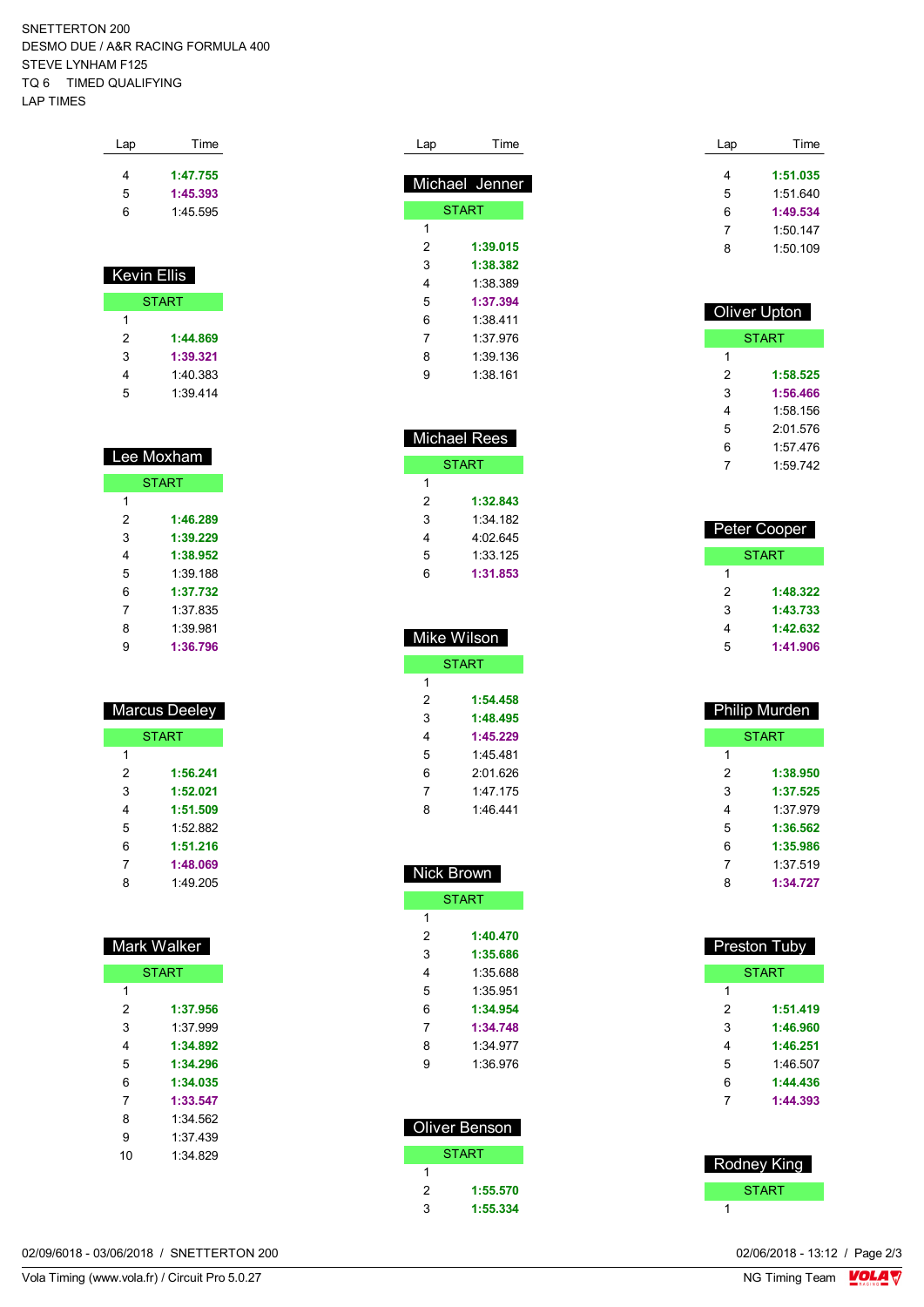SNETTERTON 200 DESMO DUE / A&R RACING FORMULA 400 STEVE LYNHAM F125 TQ 6 TIMED QUALIFYING LAP TIMES

| Lap | Time     |
|-----|----------|
| 2   | 1:47.184 |
| 3   | 1.47 640 |
| 4   | 1:42.211 |
| 5   | 1:42.021 |
| 6   | 1:41.471 |
| 7   | 1:40.853 |
|     |          |

| Scott Wilson |          |  |
|--------------|----------|--|
| <b>START</b> |          |  |
| 1            |          |  |
| 2            | 1:37.906 |  |
| 3            | 1:33.361 |  |
| 4            | 1:32.743 |  |
| 5            | 1:31.458 |  |
| 6            | 1:32 425 |  |
|              | 1:33.021 |  |

| <b>Steve Carruthers</b> |  |  |
|-------------------------|--|--|
| <b>START</b>            |  |  |
|                         |  |  |
| 1:56.863                |  |  |
| 1:54.041                |  |  |
| 1:53.503                |  |  |
| 1:53.255                |  |  |
| 1.57204                 |  |  |
| 1:51.092                |  |  |
| 1:50.814                |  |  |
|                         |  |  |

| Tim Bradley  |          |  |
|--------------|----------|--|
| <b>START</b> |          |  |
| 1            |          |  |
| 2            | 1:33.546 |  |
| 3            | 1:33.264 |  |
| 4            | 1:30.957 |  |
| 5            | 1:30.850 |  |
| 6            | 1:32.690 |  |
| 7            | 1:33.427 |  |
| ጸ            | 1:32 366 |  |
|              |          |  |

| <b>Tom Roberts</b> |          |  |
|--------------------|----------|--|
| <b>START</b>       |          |  |
| 1                  |          |  |
| 2                  | 1:43.870 |  |
| 3                  | 1:40.643 |  |
| 4                  | 1:39.099 |  |
| 5                  | 1:38.398 |  |
| 6                  | 1:37.925 |  |
| 7                  | 1:38.208 |  |
| 8                  | 1:39 088 |  |
| g                  | 1:37.367 |  |

02/09/6018 - 03/06/2018 / SNETTERTON 200

02/06/2018 - 13:12 / Page 3/3<br>NG Timing Team  $\frac{\text{VOLA}}{\text{V}}$